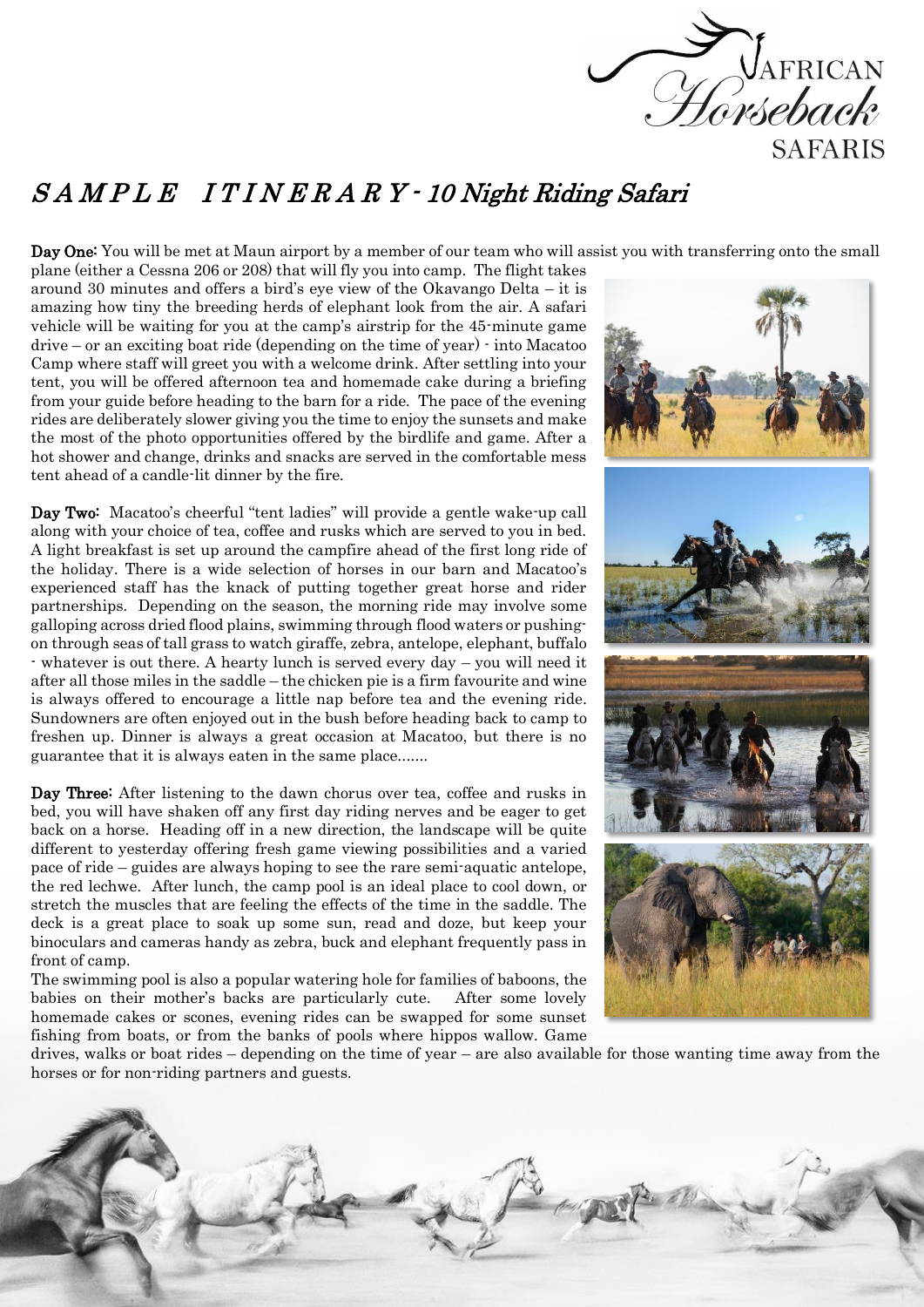

Day Four: We ride through different country, making our way through clouds of bushman hair grass to plains dotted with fig trees. We might encounter giraffe or shyer antelope while passing through mophane woodlands. Our pace increases as we break out onto the flood plains, often disturbing troops of baboons. Return to the camp for an afternoon spent at leisure, or the possibility of hiring a helicopter for an hour to gain access to remote and otherwise totally

inaccessible parts of the delta with spectacular photographic results. Finish off the day with a night drive by spotlight, where the resident clan of hyena are often spotted. Bushbabies leap from branch to branch through the terminalia and acacia trees – only seen by the brights of their eyes. If lucky, the spotlight will pick up the glint of a leopard's sultry stare. If we find lion on the drive or know where they are – perhaps we might have seen them earlier from horseback (and avoided them!) – we can spend quite some time watching them from the safety and comfort of the vehicle, over snacks and drinks, as they wake up from their long afternoon rest, groom each other, and prepare for a night of hunting. It is always such a highlight of the holiday to see a big cat – we will have lots to talk about around the dinner table that night.

Day Five: This morning we ride deeper into the heart of the delta, to corners of the wilderness where vehicles simply cannot reach – horses can get much closer to the big game. We cross high palm islands which offer great sweeping views of the Delta plains – are those anthills or giraffes in the distance? Riders may have joined non-riding friends and family for a walk, drive or boat ride – but all guests will reunite for an unexpected champagne breakfast under a large baobab tree to swap 'survivor' stories from the morning. By now, you will have settled into the wonderful rhythm of camp where great adventure, creature comforts and downtime are combined to provide a break. After tea and a gentle sunset ride, you may find yourself at our fabulous tree house where you will have the option to spend the night out, sleeping high up in the tree canopy under the African night sky. From there, it is fascinating to watch and listen as the birds and animals prepare for night – by roosting, travelling or preparing to hunt. The barking of baboons and calling lions provide an unforgettable soundtrack to a night out under the stars. Your guides will stay too, providing great company and peace of mind – for many guests, this is a real highlight of a holiday to Macatoo.

Day Six: After waking up in the treetops, you are whizzed back to camp by vehicle to change before riding off into new terrain. By now, you will be very 'riding fit' and eager to pick up the pace even more. You will canter through clouds of bushman hair grass, onto vast plains dotted with fig trees. You will pass giraffe along the way or shyer antelope who disappear into the depths of the mopane woodlands. By the time you reach the expansive flood plains, you will be riding quite fast – you will know your horse well by now and both of you relish a quicker pace and the sense of exhilaration. On the way back to camp, we will ride through deep reedy areas full of bird life including openbilled storks, squacco herons, slaty egrets, egyptian geese and many more before a hearty lunch with the option of a night drive, mokoro or boating trip



for all. Don't suffer "choice panic" – there is plenty of time left to experience all the activities that Macatoo has to offer. As ever, dinner by the fire will be special. We are not anticipating anyone will want to be in bed too late after the previous night's tree house sleepover!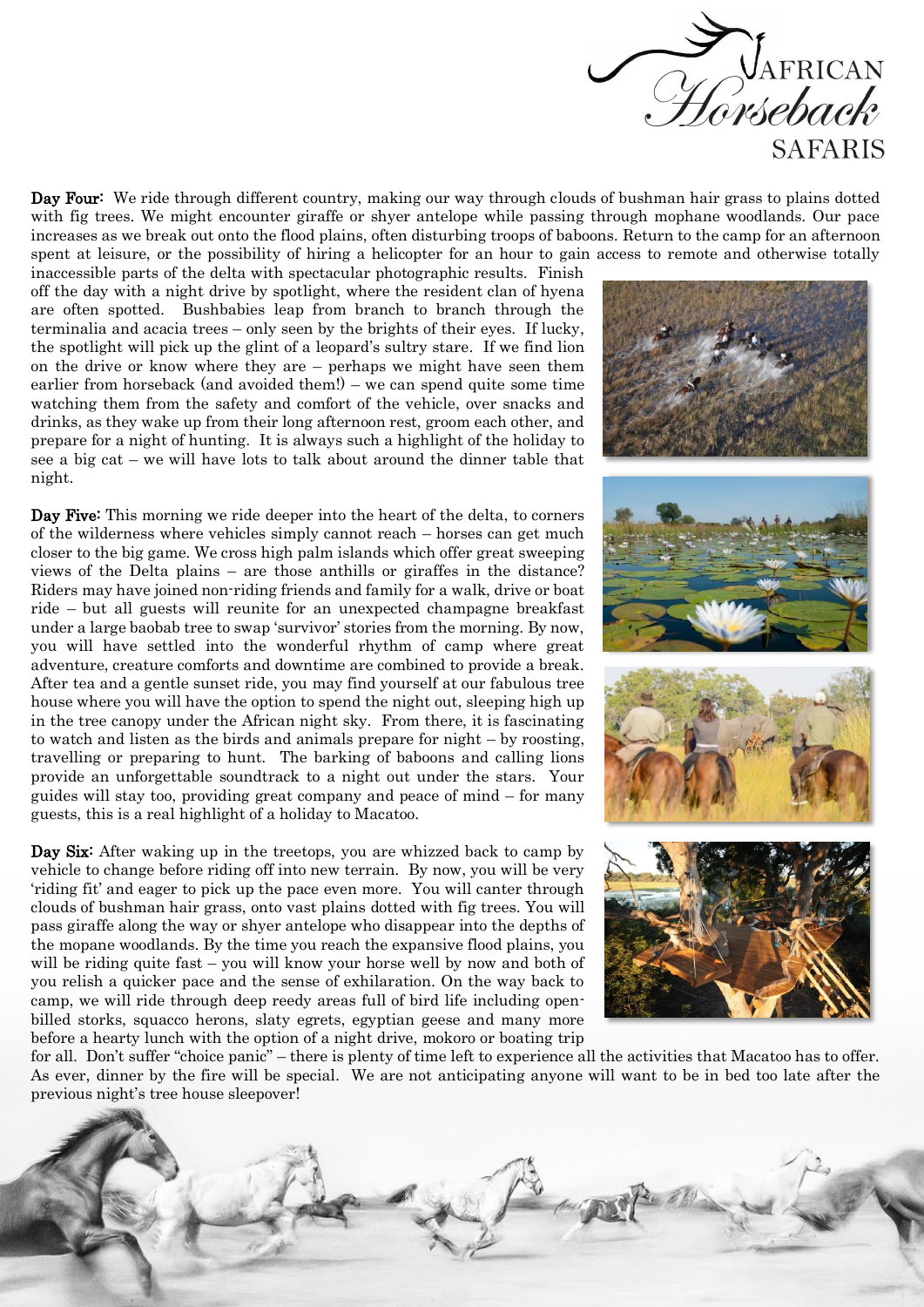

Day Seven: Don't forget your pocket cameras today, but store it carefully because things could get rather wet! We will explore the shallow and deeper flood plains; they look so pretty, scattered with flowering lilies. The reflection of the trees – and your horse – will provide great images to capture. Many of our horses love to eat the lilies as they wade –

sometimes swim – through the water. Here, the Cape buffalo can gather in large numbers (anything between a dozen and 2000 at a time). We have to creep up on them using the islands as cover. You will be keen to review your pictures after lunch, but don't forget to re-charge your cameras in the mess tent! The evening offers a quiet ride with the by-now familiar smell of wild sage and the warm African dust as the sun goes down, transforming the skyline into a cocktail of oranges and reds. Dinner will be a memorable one with another surprise location in store.....!

Day Eight: If you haven't yet tried fishing, perhaps today is the day to rest your legs and experience the Delta without worrying about your horse. Most of our favourite fishing spots come with a guaranteed hippo sighting (and sounding!) – ask Bernie to do his impersonation of one, even the hippos get confused! It is a bit distracting if one thrusts himself out of the water, widemouthed, but make sure you have your camera handy to capture the moment. Many of our spots are on routes that are regularly used by family herds of elephants, if you hear a distant splash, jump into the vehicle and enjoy the spectacle from the safety of your seat. A cool box will always be provided so you can have a drink while you wait for 'rush hour' to pass. The birdlife around you will be very busy, particularly towards sunset. Be careful not to take too long to reel in your bream, the kingfishers are very quick, but the African fish eagles are bigger – both will wait for you to do the hard work before they move in to steal your fish prize! We will probably head back to camp in the dark, leaving you just enough time to shower and change before dinner and an evening of fun.

Day Nine: Today we enjoy a fast ride from island to island, tracking game and running with them on open plains – you won't even think twice about galloping by now! – to a bush brunch in a surprise location. The sound of popping corks and Macatoo's cheering staff will be the first you'll know of them waiting in the bushes to surprise you. Don't worry, your horse won't even blink. An afternoon snooze, read or bird watching from a hammock beckons – the time is ticking by fast by now, and you will be keen to take in as much of the bush as your senses will allow. The afternoon ride will give you a chance to take some pictures – the light will be sublime. If we are lucky, the team will join us somewhere special and bring the cool box so we can watch the sun go down over a drink or two. Could such a perfect day be topped off better than with a fireside dinner under the stars, candles and silly games before falling asleep to the sound of the frogs?

Day Ten: You will be familiar enough with our range of horses to request your favourite from the barn and Mod and his team will do their very best to grant



your wish for your final long morning ride. By now, you will have seen most of Africa's Big Five and riding alongside moving giraffe, antelope and zebras will have become a thrilling, almost daily activity. Make the most of the last bush breakfast, or lunch out in the bush and savour the sights and sounds around you. A last afternoon by the pool sees many